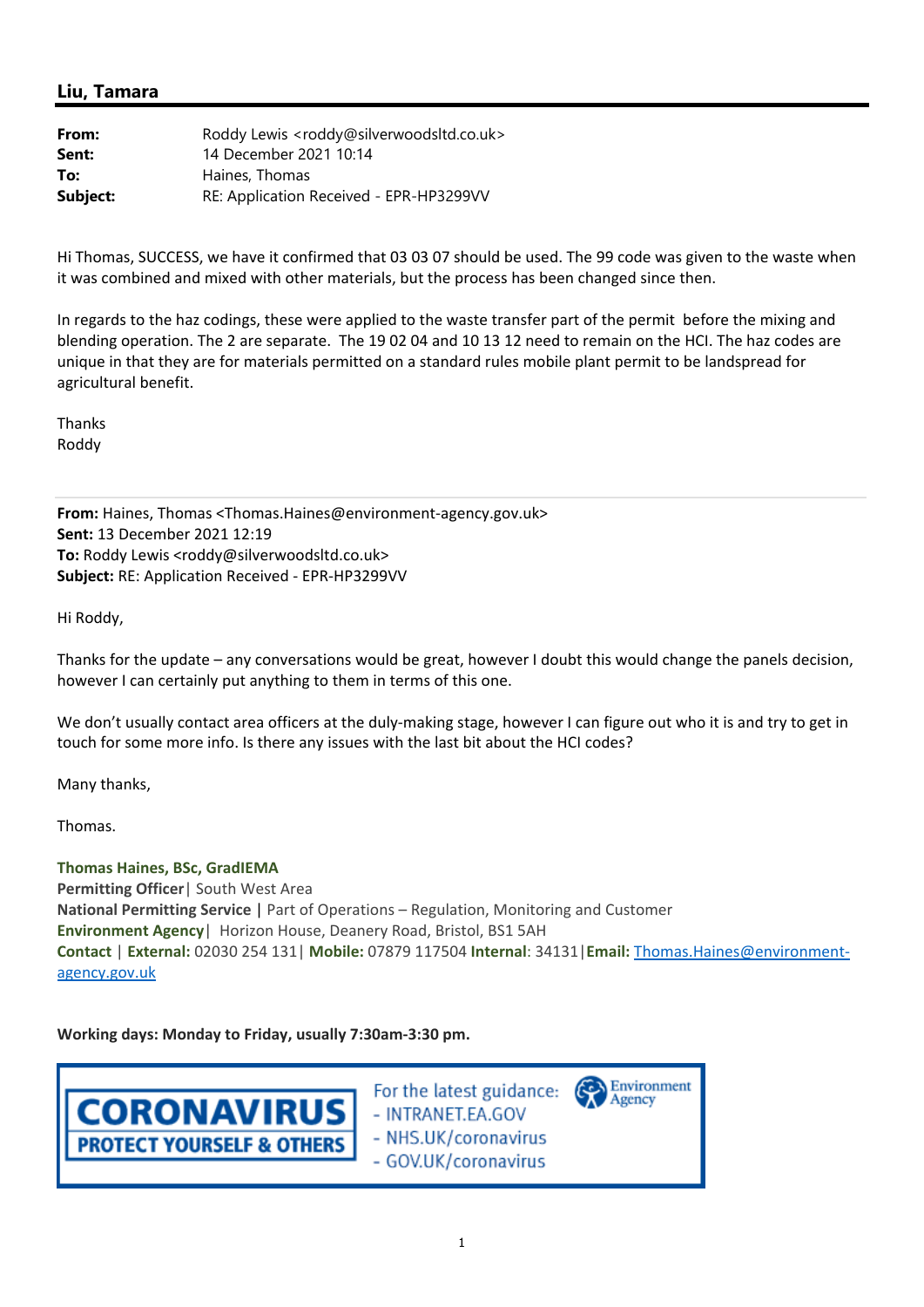**From:** Roddy Lewis <roddy@silverwoodsltd.co.uk> **Sent:** 13 December 2021 10:10 **To:** Haines, Thomas <Thomas.Haines@environment‐agency.gov.uk> **Subject:** RE: Application Received ‐ EPR‐HP3299VV

Hi Thomas,

I think the site are having a meeting today to discuss the EWC for the biodegradable material. I am also trying to find the historical conversations with the EA that were had which helped them arrive at the '99 code in the first place. Is there any chance you could speak to the EA officer assigned to the site for some 'insider information'? I'll keep you updated.

Thanks Roddy

**From:** Haines, Thomas <Thomas.Haines@environment‐agency.gov.uk> **Sent:** 01 December 2021 13:28 To: Roddy Lewis <roddy@silverwoodsltd.co.uk> **Subject:** RE: Application Received ‐ EPR‐HP3299VV

Hi Roddy,

Hope all is well firstly.

Just wanted to give you a quick update on this one, as I've gone round a few teams to try and work out this 99 code ask and review work etc.

From what I've been told, we don't usually permit 99 codes in the newer biowaste work at all, and if 99 codes were to be proposed, there would need to be quite a lot of justification and testing/sampling (I believe for around a year or so). I just wanted to confirm if any sort of sampling/data has been done at all with this new waste stream? If not, would the operator be happy to remove the 99 code ask for this application?

Also, we've noted in the HCI portion of the current permit, there are 2 hazardous waste codes, which look to be linked to the activity being surrendered. Will these waste codes also be removed from the HCI – as technically this would turn the HCI into a Haz-waste transfer station at present, which would be a new activity.

I will be away from the 5‐10th Dec, but will have some cover for my leave, and will hope to get a duly‐making decision to you ASAP.

Many thanks,

Thomas.

**Thomas Haines, BSc, GradIEMA Permitting Officer**| South West Area **National Permitting Service** | Part of Operations – Regulation, Monitoring and Customer **Environment Agency**| Horizon House, Deanery Road, Bristol, BS1 5AH **Contact** | **External:** 02030 254 131| **Mobile:** 07879 117504 **Internal**: 34131|**Email:** Thomas.Haines@environment‐ agency.gov.uk

**Working days: Monday to Friday, usually 7:30am‐3:30 pm.**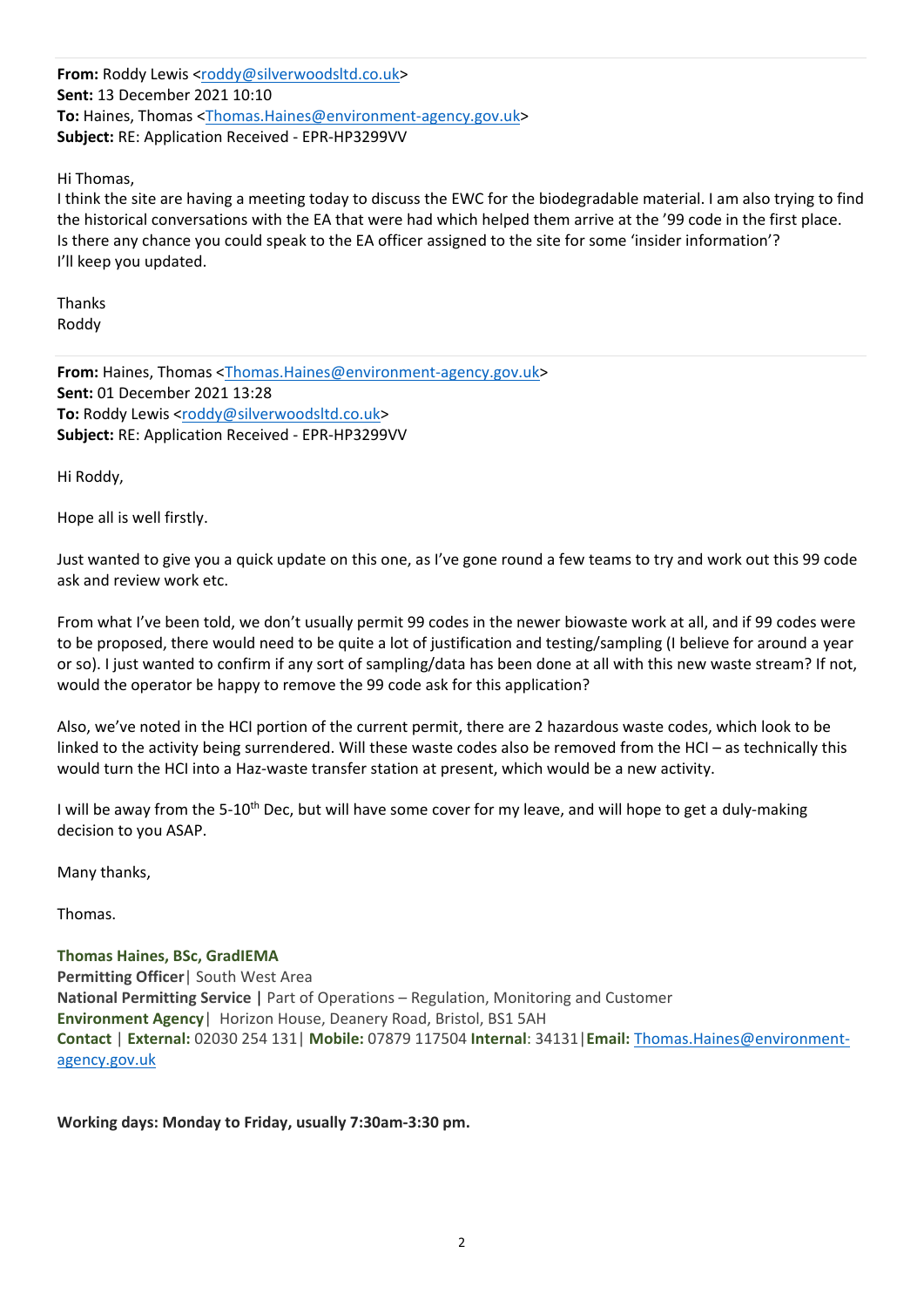

For the latest guidance: - INTRANET.EA.GOV - NHS.UK/coronavirus - GOV.UK/coronavirus



**From:** Roddy Lewis <roddy@silverwoodsltd.co.uk> **Sent:** 19 November 2021 11:52 **To:** Haines, Thomas <Thomas.Haines@environment‐agency.gov.uk> **Cc:** Julian Silverwood <julian@silverwoodsltd.co.uk> **Subject:** RE: Application Received ‐ EPR‐HP3299VV

Hi Thomas, after speaking to the site, yes its 03 03 99. Its an EWC they have been using for several years now. Currently, and unfortunately, as there are no more specific codes the only route for this material has been to send to landfill. Its seems crazy to subject a purposely designed biodegradable material to landfill implications. Composting and the recovery to brownfield sites would be a much better route.

Thanks

| <b>Roddy Lewis</b>            |  |
|-------------------------------|--|
| Contracts Manager             |  |
| m: 07975 697 567              |  |
| e: roddy@silverwoodsltd.co.uk |  |
| www.silverwoodsltd.co.uk      |  |

**From:** Haines, Thomas <Thomas.Haines@environment‐agency.gov.uk> **Sent:** 19 November 2021 11:26 To: Roddy Lewis <roddy@silverwoodsltd.co.uk> **Subject:** RE: Application Received ‐ EPR‐HP3299VV

Hi Roddy,

Hope all is well firstly.

I just wanted to inquire if there was any news/update on the use of the 99 code, just so I can make sure we've got this one covered in terms of anything additional the operator may need to provide?

Many thanks,

Thomas

**Thomas Haines, BSc, GradIEMA Permitting Officer**| South West Area **National Permitting Service** | Part of Operations – Regulation, Monitoring and Customer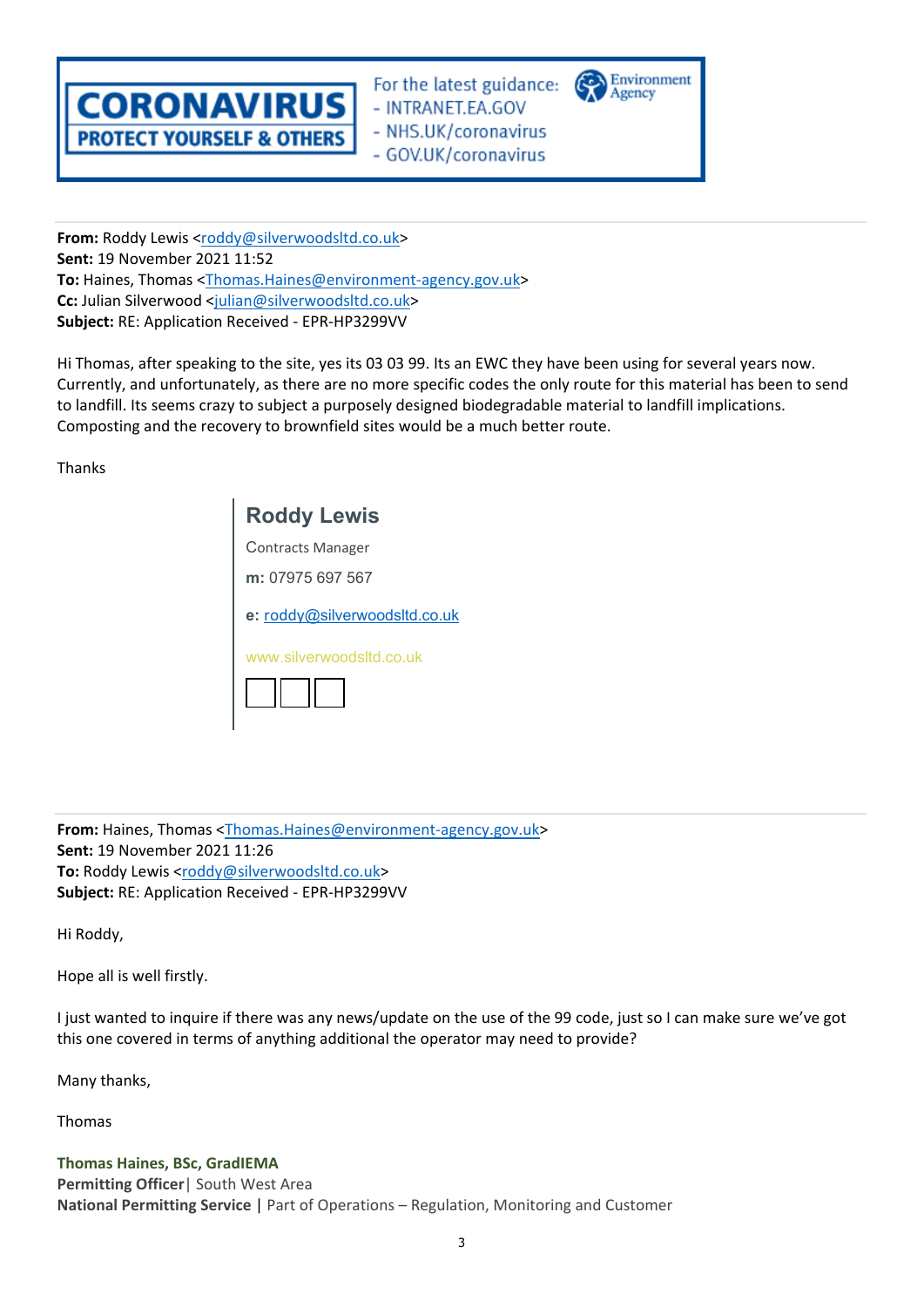**Environment Agency**| Horizon House, Deanery Road, Bristol, BS1 5AH **Contact** | **External:** 02030 254 131| **Mobile:** 07879 117504 **Internal**: 34131|**Email:** Thomas.Haines@environment‐ agency.gov.uk

**Working days: Monday to Friday, usually 7:30am‐3:30 pm.** 



From: Roddy Lewis <roddy@silverwoodsltd.co.uk> **Sent:** 16 November 2021 12:53 To: Haines, Thomas <Thomas.Haines@environment-agency.gov.uk> **Cc:** Cath Miller <agriorganics@hotmail.co.uk> **Subject:** RE: Application Received ‐ EPR‐HP3299VV

Hi Thomas, thanks for the communication.

Since the submission of the application many months ago we have been approached by a customer called Innova, located just a few miles from the composting site in Wigton. They produce a biodegradable cellophane which is completely plant based which is sold all over the country.

They have offcuts of biodegradable cellophane, and 10miles down the road we have a composting facility and it seems to make perfect environmental sense to be able to compost the material at our site.

The coding however is 03 03 99 and it is not on our permit. So would it be a possibility to add this code during the determination, with it being added to the open windrow composting activity already in place?

Thanks Roddy

**From:** Haines, Thomas <Thomas.Haines@environment‐agency.gov.uk> **Sent:** 16 November 2021 12:07 To: Roddy Lewis <roddy@silverwoodsltd.co.uk> **Subject:** Application Received ‐ EPR‐HP3299VV

Dear Mr Lewis,

Hope all is well firstly,

Just to follow up from our conversation on Friday afternoon, just to let you know that I have picked this up from our work queue and will be looking at it for duly-making and determination processes.

Please feel free to get in touch with any questions, however I will aim to give you a duly-making decision as soon as possible.

Many thanks,

Thomas.